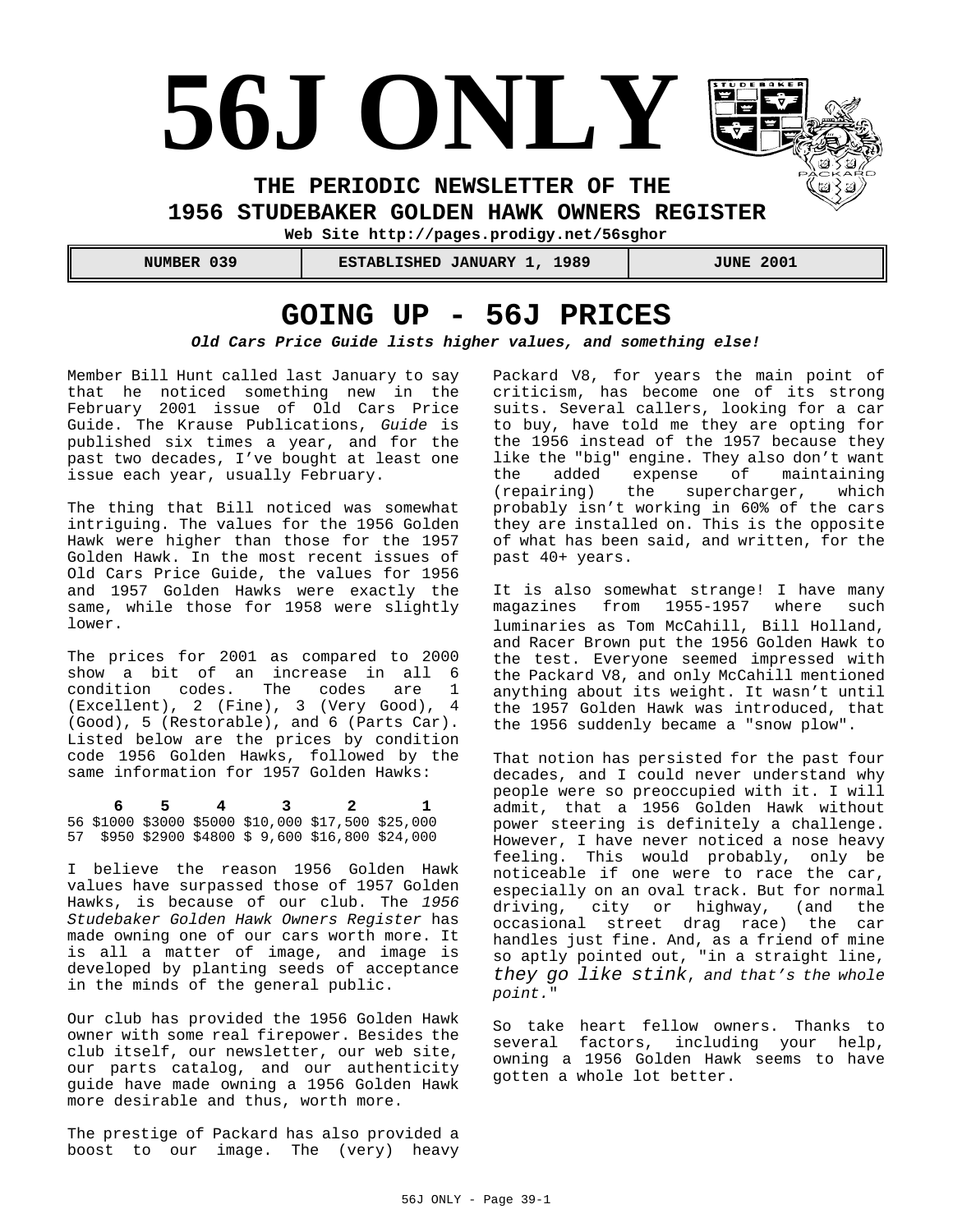## **1956 STUDEBAKER GOLDEN HAWK "ULTRA-400" TRANSMISSION CONVERSION**

**1.Send me a CLEAN, GUTTED TH400 transmission. 2.I'll send you a converted transmission & kit. 3.Make up your own transmission guts with shift kit as desired. 4.Make up fill tube & dipstick according to your**

**desired final location.**

**5.Make your own drive shaft (1 piece only.) 6.Install, enjoy the difference with confidence. No puking overflow, more power to the wheels, no sticking in Park on hills.**

**7.Uses original Packard flywheel only. (No added adaptor [spool] plus 2nd flex plate which may wobble, vibrate, and/or break.)**

**If you are interested and need more information, contact:** 

> **JACK NORDSTROM 4975 IH-35 SOUTH NEW BRAUNFELS TEXAS 78132**



**Shift linkage arm (rod not pictured)**



**converter to crank adapter bushing**

**Proper Speedometer**

**Kickdown switch with harness (goes where O.D. switch would be.)**



**Template for paddle to be welded (top of accelerator rod)**



**Rear Transmission mount (2 pieces**)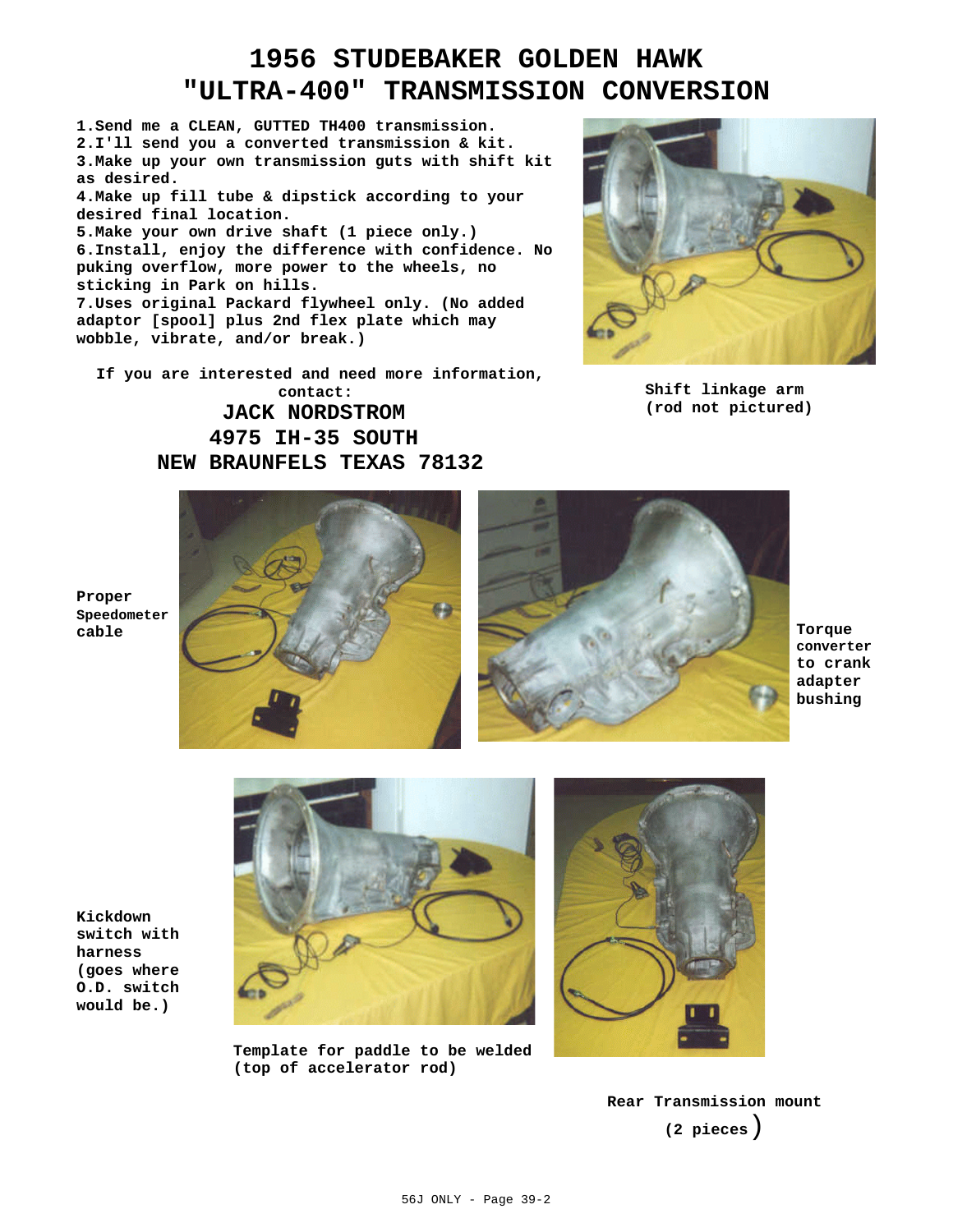**(NOTE: 3 holes from the torque converter to the flywheel will have to be filled and redrilled.) This kit will include a shift indicator dial at a later date.**

#### **ELECTRONIC DISTRIBUTOR MODULE** *New member has kit for the 56J*

John Brooks joined our Register in April. He has a web site and if you have web access, you might want to take a look at this one in the near future. It is a new site, but John is working to get it up to speed.

One thing that caught my eye, was the fact that he is a dealer for *Pertronix Products*. *Pertronix* makes conversion units to convert cars with points and condenser to an electronic unit. I wrote to Pertronix many years ago, but they said they didn't have a unit for the *Auto-Lite* distributor.

I asked John about this and here is what he had to say:

*I am an authorized dealer for the Pertronix Products, but they DO NOT make the unit for the Golden Hawks. I am the one who makes the kit for the Hawk, using a trigger unit made by Pertronix. It can be used with the original tach driver installed on the distributor. Pertronix did not see enough quality in sales for them to develop that kit. Thanks,*

If you are interested in upgrading your car's electronics, contact John Brooks, 1821 Ft Worth Hwy, Weatherford TX 76076, Tel 817-594-0840. The web site address is www.studebakerfarm.com and you can Email him at studefarm@yahoo.com

#### **BOYS 'N THE HOOD**

#### *More opinions on the hood pop problem*

The problem with the hood popping up is a serious one, and many people have had first hand experience.

*Our first report is from Stephen Cade of Stephen Allen's Auto*:

The reason for hood blowups on Studebakers is misaligned safety hooks or catches, depending on the model car.

Early 1956 Hawks and older Studebakers have a safety hook. I've installed new ones that, if not guided to the correct spot, would fold under. The hood still will latch and appear to be tightly closed. However, it is not.

In the later hood latch, the catch on the hood latch sometimes leans too far forward. If not pushed back, the assembly on the hood pushes it down. Again, the hood appears latched, but is not latched fully.

In either case, a small bump or a little air pressure will blow the hood skyward. I agree that a small piece of rope or chain is a good idea. However, I'm lazy! I simply guide the hook to its proper place and shut the hood. On Hawks, you can look through the grill to be sure it is properly placed. Then, pull up on the hood to make sure it is really tightly locked.

If you have a good spring on your safety hook, and on the bottom side of your latch, and guide the hook catch, you'll never have your hood blow up.

I've had a "Chuck Lampman (see last issue)" experience and agree that most bent corners are not from hood blow-ups. However, if your lack of motivation is similar to mine, just make sure that both springs are good and that you guide your catch to its proper place.

Hood blow-ups happen on all sedans and trucks also. The culprit is also the same. ---------- Stephen

Some of you may disagree with Stephen's advice. However, the Cade family owns about 60 Studebakers. They have restored most of them and drive a half dozen or more cars to the International Meet each year including trips to Massachusetts, California, and Oregon. That equates to thousands of problem free miles, at least with respect to hoods. Have they been lucky? Or have they been smart?

*Next is some advice from Studebaker Drivers Club Co-Operator Editor,* **Bob Palma.**

Please,Frank, keep encouraging folks to add safety restraints to their C/K body hoods. Many of us have a horror story to tell about them; here is mine:

My Dad's younger brother Jerry bought a new 1957 Silver Hawk when he was about 20 years old and working part time in a Pontiac dealer! He later bought a new 1963 Lark Wagonaire and after owning it less than a year, traded it toward a new, 1963 Gran Turismo Hawk in the summer of 1963. The Hawk was a real odd-ball because it had a straight three-speed trans, no overdrive, and that mandated a 3.31:1 axle. Pretty good for top-end running, we thought, as I was a senior in high school and Jerry was less than 30 (I think) and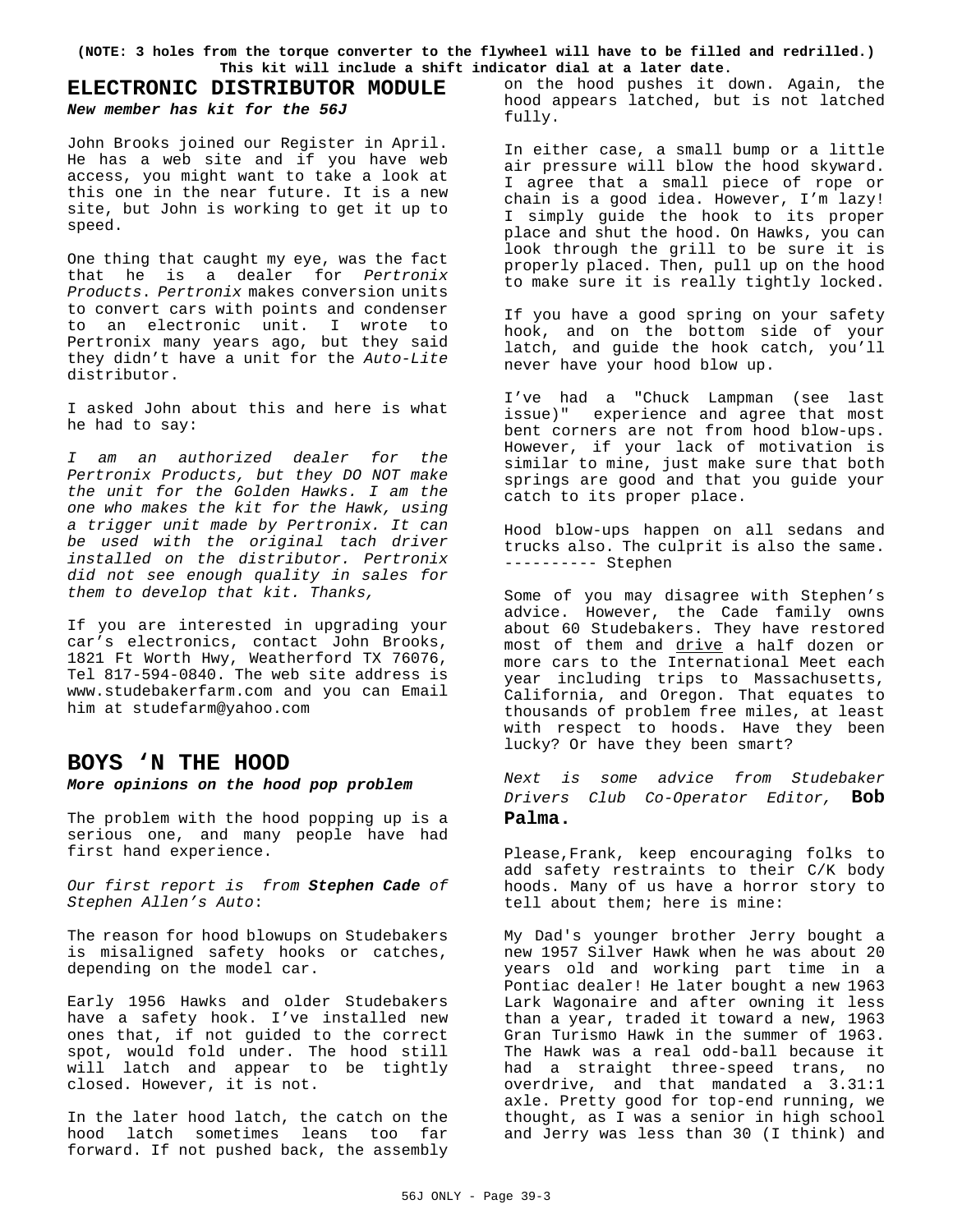living only a couple miles from us on the east side of Indianapolis.

It wasn't but a couple months until Jerry and I decided his GT Hawk needed a complete R2 setup, so we installed an R2 cam in his stock 289 and added a complete R2 blower setup. 'Still had the column-shift three-speed and 3.31:1 axle. Within a week or two, we were headed up U.S. 31 north out of Indianapolis toward South Bend. We got to open country and Jerry decided to try to peg the 120 MPH speedometer. We were well over 100 MPH when POW, I felt this big thump on my head (I was riding shotgun) and the windshield went blank...actually, it went Blue Mist, the Hawk's color. I looked over and saw Jerry with his head stuck out the driver's window, carefully piloting the car down to an ultimate stop.

Yes, it happens all too suddenly and really messes up the car. Jerry's windshield wasn't broken, but the roof was sure caved in and, of course, the hood was demolished. I could attribute my behavior in the almost 40 years since to that good 'whup' on the head, but the behavior pattern had been established well before that wreck. Yes, the roof caved down far enough that I got a good knot on my head from the incident!

Remember, Jerry's car was virtually new. The event was less than a year after the car had been manufactured, so it wasn't a made-over, rusty old car with questionable body integrity or previous collision repairs.

So keep encouraging 56J people to add a supplemental restraint chain to their hood latches. .......Bob

Whether or not you choose to use an auxiliary hood restraint, it is always a good idea to make sure it is latched properly. The graphic experiences we've read about in the past two issues should be enough incentive to take extra time to be sure the hood is secure. Whenever I shut my hood, I hold the hood release lever so that I know that the safety catch will clear the hood lock dovetail and spring, as it secures to the hood catch plate.

#### **THANKS TO RICHARD QUINN**

Once again, the mention of our Register in the Studebaker Drivers Club's, *Turning Wheels* has sparked an influx of new members. This time it was Richard Quinn who gave us the great coverage in the May

issue. I'm glad so many 56J owners read Richard's Studebaker Almanac column.

## **THE MAILBAG**

*Letters are always welcome. If you need help or can advice, share it with the membership. (Edited as required.)*



**TOM SNYDER DYERSVILLE IOWA** February 3, 2001

Frank, I am still involved with my 56 GH and still read every word you print in the newsletter. For a little humor, when I changed my EMAIL address a few months, ago I found very few choices left for 56 Studebaker Golden Hawks. Looking closely at my Email address you can see some people think I am a little egotistical (studegh@earthlink.net What does the egh stand for after stud?

The more important topic (humor to me?) is the letter in your latest newsletter concerning insurance problems. My wife and I bought from an estate last year, a 1972 French Citroen DS21. (I am not a traitor, I still have my 56!). This car is loaded with everything, an Italian Maserati engine and a German suspension and hydraulics for everything. This car had a valid and current registration and license plate for Dubuque County, Iowa where we live. It had current insurance also.

When I went to my friendly State Farm Insurance office (they have insured me forever on everything) I was informed very quickly this car was a 1971 not 1972! Can't be insured! A call to the county treasurer confirmed the original title and registration to only one (the original owner) as a 1972. It took a mountain of paper work to get State Farm to correct this in their home office. Second problem: the company told me It could not be insured because it was not currently insured. It was! More paper work! Third problem: It could not be insured because it did not meet current (Federal or State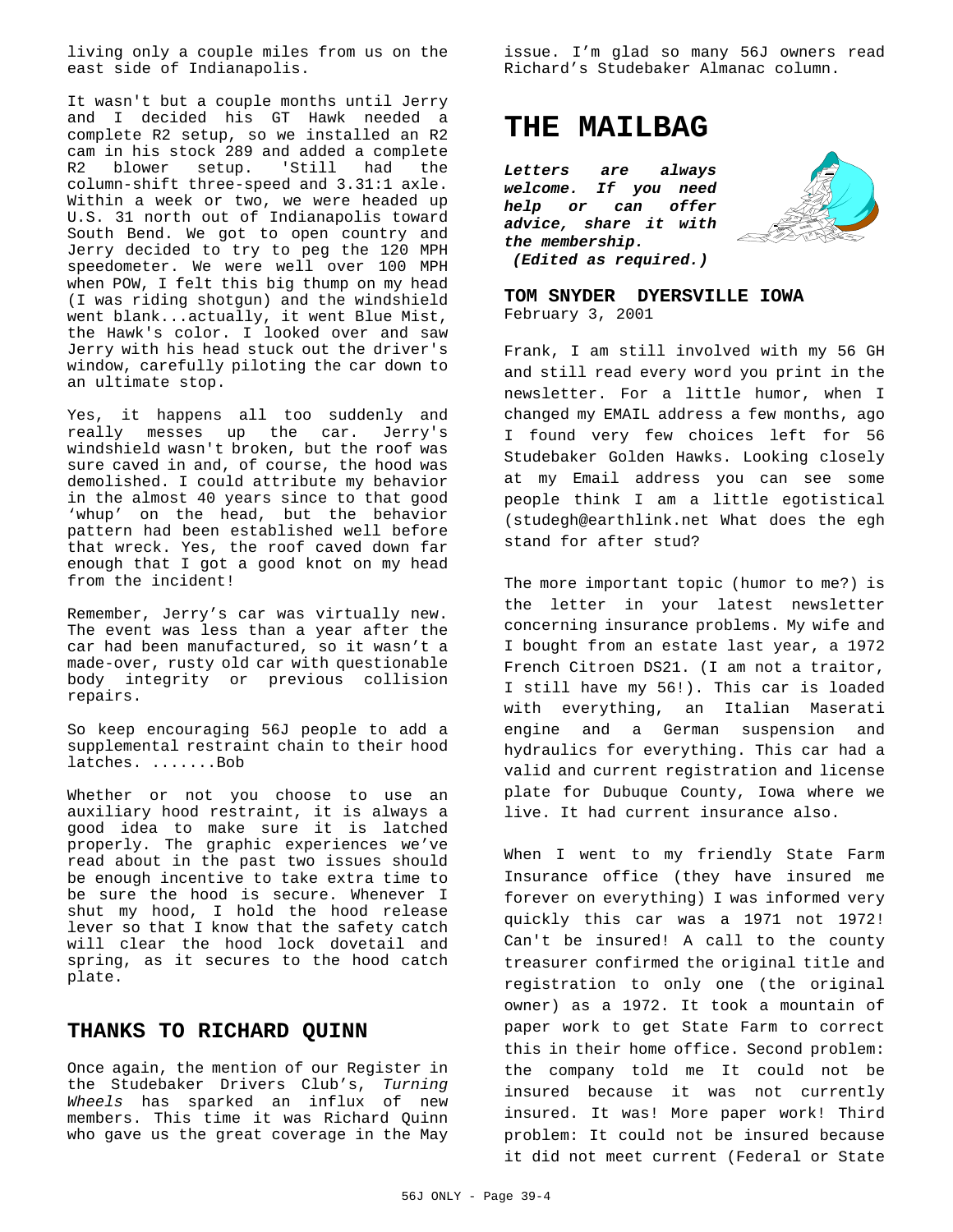inspection) and I had to prove it was brought up to ALL current standards. Air bag, seat belts, exhaust emissions, a very long list. Why? Because it was on a GRAY list of cars that State Farm made up that excludes many small companies and imports from title and insurance in the US. This is the point of this letter: on that list was STUDEBAKER!

After picking myself up off the floor it was finally agreed that if I had proof the car was legal at the time it was imported or built then State Farm would OK the insurance. Guess what? The paper work with the car had a statement that this car did indeed meet all standards at the time (1972). Then I found out if the title, insurance, and registration are kept current then there is no problem. Lesson: do not let your insurance lapse on your Studebaker if you have State Farm Insurance!

## **VERONICA KAVORKIAN** Louisville KY

February 2, 2001

I took some new pictures of my 56J last weekend after a fresh wash. Prior to my adventure with the distributor that I told you about (great issue by the way, I just read it), I had changed the oil and made a huge mess under the car (Yes, I did change the oil, fail to seat the oil seal properly and started the car). My friend and I washed the car and I took the opportunity for some photos.

In the spring I'm hoping to get fellow members Joe and Tomoko Hall to drive a couple of the Studes up to Louisville, wash up all the cars and head downtown to the giant baseball bat, located outside the *Louisville Slugger Museum*. Certainly if we put a few good looking Studes in front of great scenery, we'll get published. Also, how do I get one of those T-shirts mentioned in the newsletter?

*(NOTE: Contact member Bill Glass. His web site is at www.bondobilly.com/store.html)*

Anyway, I now have bumper guards and a white steering wheel. Thanks to Joe, who has been a great help, we also have a grill badge. Enjoy the photos and I'll talk to you later.

#### **ROBERT B.KAPTEYN** February 4,2001

I just received my copy of 56J. An excellent publication. I really appreciate all the work you do for the group.

In previous issues you talked about reproducing steering wheels. As you know the sedan wheels are also in short supply. Have you ever gone any further with this? I can help you with this if we can get a number of orders. I would like people to save the steel cores because the first run will probably entail reusing the old cores. My copies of 56J ONLY are scattered all over and I am not sure if I have all of them to check what has been written about that so far.

As you know my 56J is a stripped out former Tony Laforti car with the body and serial number tags from another 56J. The frame looks good and that is why I kept it. I have been hoarding N.O.S. parts for this car and hope to finish it before the year 2008. Since my accident I have not been up to working on cars and I am retired now and sell parts at a slow pace.

I have 18,000 different part number inventoried on my computer and have an other 20,000 to go. I have bought out 26 dealer inventories over the years as a retirement project and now I am retired. If you ever are in the Chicago area please visit. The building I now have was built in 1908 as an automobile factory for the Economy Motor car company.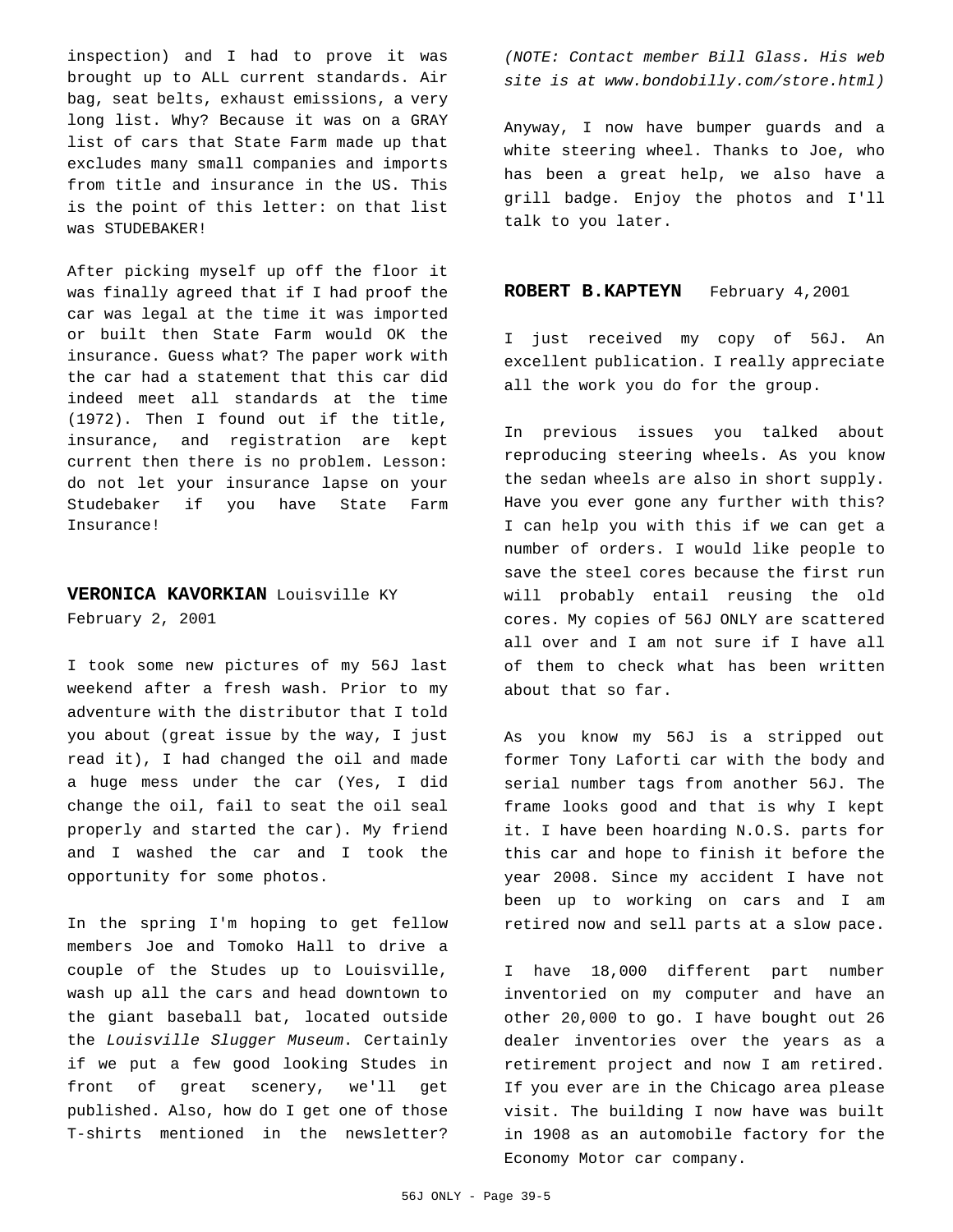#### **DAVID K. FLEMING SMITHFIELD IL** February 4, 2001

Still haven't gotten started on the Hawk. After back surgery, I still had pain in my hips and legs. Didn't feel like doing much. The doctors couldn't figure out what was wrong. The hospital got a new machine that works similar to an MRI machine and they found acute blockages in my lower arteries. They put stints in and now I feel great. My feet are warm for the first time in years.

I started building a garage last year, and am hoping to get it done this coming summer. It's a big job when you're working by yourself, but it will give me a much better place to play with the Studebaker.

My son bought me a computer for Christmas and birthday (he is a good son.) He's been coming over on Sundays to teach me to operate it, but I'm a slow learner.

I was talking with a guy at the restaurant a while back who I knew a little bit from working at Caterpillar. He has since bought about 80 acres about 25 miles from me. He said there is an old Golden Hawk sitting out in the timber. You know how that is, all Studebakers anyone finds are Golden Hawks. But, as soon as the weather permits, I'll go over and have a look. If it turns out to be a 56, I'll send you the numbers. He did say it was totally torched, full of bullet holes, no glass, etc. I'm enclosing a few dollars to help with the effort.

#### **DOUG JACKMAN MUSCATINE IOWA** February 7, 2001

Greetings from the Heartland! I haven't made contact since Madison this past June - I can't believe where the time goes.

Winter arrived early this year - December set records for both low temperatures and snowfall. We're all so proud. I have to keep reminding myself that no one is holding us here at gunpoint.

I have our Golden Hawk engine apart again. Ever since I first built the engine everything in it is new - I've had trouble with 'pinging', in spite of correct ignition timing, using the highest (93) octane gasoline available, etc. I finally decided the heads had to come back off, and as a last resort I would have to use thicker head gaskets.

The puzzling thing was that no other 56J owner I talked to had this problem. At any rate, this time I had the spare motor from my parts car (the infamous Budabaker), and with its set of heads to use for comparison, I quickly discovered that my original heads, sometime in their history, had been milled 0.100" (that's a tenth of an inch!), resulting in a compression ratio that was probably around 13 to 1. I am now having new seats and guides installed in my spare heads, and along with new valves and springs, I should be in fine shape. It wasn't any fun driving the car with the pinging, since any acceleration had to be gentle.

Everything should be back together for Red Wing this summer - hope to see you there. I haven't decided whether or not to enter the car in judging this year. The Madison judges were very kind, but driving a car on a daily basis and having it do well in concourse judging is pretty tough. By the way, one of the Madison judges commented that my firewall was the wrong color. It's painted the lower body color, which I am sure is correct - perhaps this is unique to the 56J?

At any rate, the plan is to drive the car to Red Wing, now that the compression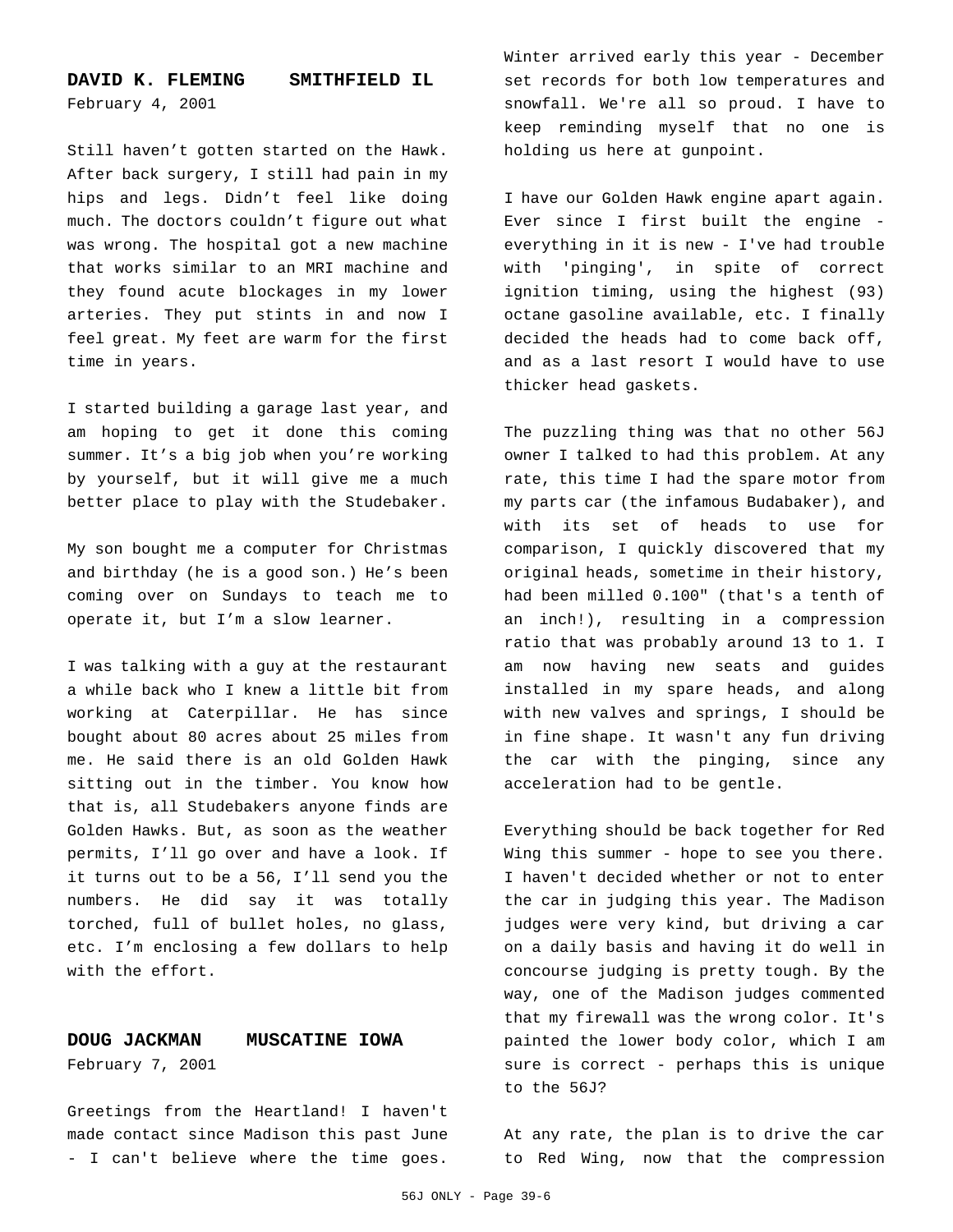ratio is down out of the stratosphere. I'm taking care of some of the items that I lost points on at Madison - heater hose clamps and stuff like that.

Had a nice chat with Rene Harger at *Phantom Auto Works* this afternoon ordered their trunk mat which I had seen at Madison. Looks a lot nicer than the vinyl one I had been using, which was, I believe, a two point deduction. The law of diminishing returns really comes into play when you try to put a car into the Senior First category.

#### PAT DOHERTY <pdoherty@micron.com> May 23, 2001

I'm not sure when the next newsletter will go to press, but I thought that I'd drop you a quick note to keep you up on progress (I haven't had time to go through the digital pictures, but I'll send these later). The 56J and the Sky Hawk parts car are both completely in pieces with the exception of major sub-assemblies. I didn't realize how many parts a car had, let alone two!

The frame should be back from the powder coating shop by Friday. I decided to powder coat the frame, suspension, transmission housing, etc. because I intend to drive this Hawk, and want it to clean up like a new penny. I don't think that powder coating will be a detraction, it just looks like many coats of paint. As for all the trouble to stamp my substitute frame, it was for naught. The powder coat shop said that it was completely filled in by the stuff. Oh well... I would not have tried to ever tell anyone that the frame was original, but this one is rust free.

The body looks more like a barbecued chicken than a hawk, it is on a big rotisserie that allows my body guy to

repair the metal panels from all angles. We are having a heck of a time getting the factory (and non-factory) undercoating, tar, etc. off the metal. I spent many hours with a wire wheel trying to get this junk off to get ready for soda and sand (for rust areas) blasting. We hope to have the metal work complete in about a month.

The motor is completely apart and has original bore. It looks like the crank has been turned and maybe the rods. We have located the parts that we need, so this should be wrapping up in about 5 weeks. I still have to send off the carbs to a guy in Florida. I have the stock carbs, linkage, manifold, and mounting plates. I intend to have the oil pump rebuilt to avoid the knocking lifter problems. I'll decide on the cam once the carbs are back. Actually the dyno will help me decide (4 to choose from, decisions, decisions).

I have obtained all the brake and suspension components. Once the frame gets back, we will put this on top priority. The intent is to get a rolling chassis together with brakes, fuel, and power train complete. This will then wait for the body.

The interior will have to wait for now. I'm trying to keep my eyes open for any off the wall items like NOS steering wheels (fat chance). I'm also looking at the best place to obtain a wiring harness. When I get the chance I'm going to contact the people listed in 56J only that are still in the midst of a rebuild for advice on suppliers, lessons learned, etc. I just haven't made the time yet.

The moldings need to be straightened and polished, but I have them all. I have sent most of the pot metal to be rechromed (Beaverton Oregon) and I still have to send both bumpers. I'll send more later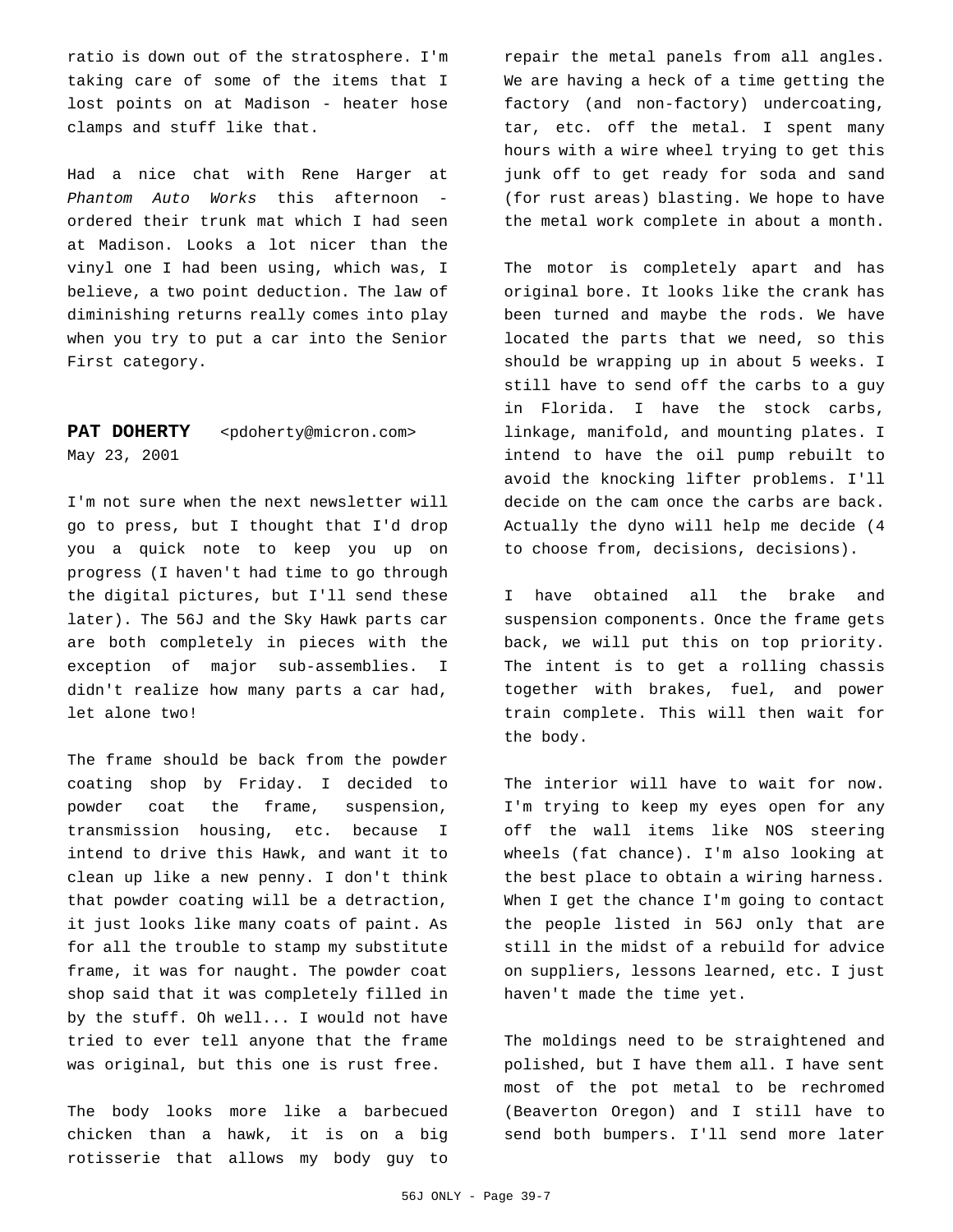along with a link to a site where you can see some pictures.

#### **JOE HALL JHall20613@aol.com**

May 23, 2001

About a week ago, at 70mph on the interstate, the right side mount on my 56J's gas tank let go and dropped the right side of the (near full) tank down, scraping the asphalt. Before I could stop, it had scraped a hole about 2-3" long and was leaking gas at a rate of about a gallon every ten minutes. I band-aided it, wired it up, then drove 30 miles to my bro-in-law's house and borrowed the gas tank from the 56J he's restoring. (Still haven't walked a step due to a broken down Stude!)

Turns out the right side of most all Stude gas tanks are suspended by only one mount. If it fails, there's nothing to hold the right side of the gas tank up. Still worse; all 56Js made before 6032932 use a very poorly designed right side mount that is destined to fail, not a question of if but when.

On the Stude newsgroup, I found several other people with the same experience. No fires though; it seems a ruptured tank sparking underneath is like trying to light a flooded Zippo. I don't care to test this theory (again) though.

I volunteered to rebuild my bro-in-law's 56J engine. This is the third one I've totally rebuilt, if rebuilt is defined as "made new again". The second one since 1998. Each time the parts are harder to find and more expensive. This particular engine basically had to be recreated from scratch. What wasn't worn out was abused to death. Total price for parts, materials, misc components, and machine shop labor is going to be almost \$3000 !

Some lessons learned during this rebuild: After much research, I found a modern, available piston that can be substituted with very little machining, for less money than the expensive yet "cheapie" repros that are available (which don't even look like a 56J piston). This piston will perform exactly the same as stock, with the same compression ratio (or higher/lower if you like), but, due to modern design, run cooler and be more reliable. I also discovered available rod bearings and main bearings (all except #5) that can be substituted with very little machining requred. The #5 main bearing is a one of a kind. In the near future the only choice may be rebabbiting the #5. So everyone save all your old ones!

Hope to make it to the Redwood City this year but not sure. If so, it'll be in our blue/white 56J.

### **HERE WE GROW AGAIN**

Please update your rosters as we welcome the following members. **If you move, please remember me when you send out your change of address forms.**

- 350 Ulrich Birnbaum Rothenbaumchausee 151 D-20149 Hamburg Germany Tel-4940459570 Email aloverseas@aol.com
- 351 Gene Stump 6570 Jackson Valley Rd Ione CA 95640 209-274-4228 Email BOSSHOG@DEPOT.NET
- 352 Richard Anderson RR 4 Box 271 Washington IN 47501-9458 812-644-7240
- 353 Roger Johnson 15528 Meith St Fortville In 46040 317-485-6317 Email roger46040@aol.com
- 354 Tom Baith 15244 Larkspur Lane Dumfries VA 22026 703-680-6954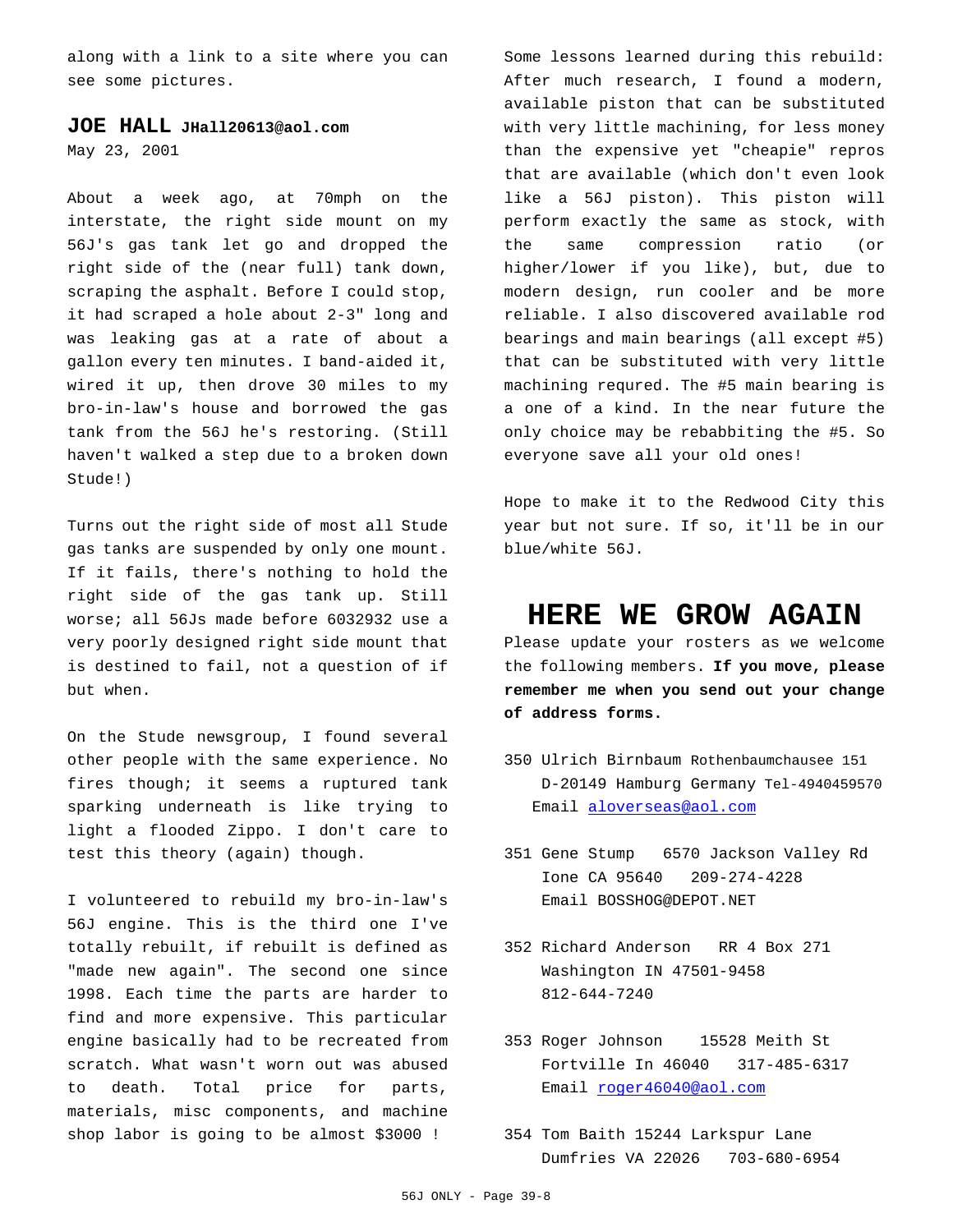#### Email baith@erols.com

- 355 John Brooks 1821 Ft Worth Hwy Weatherford TX 76086 Email studefam@yahoo.com Www.studebakerfarm.com
- 356 David L. Stults 7105 Diane Lane Panama City FL 32404 850-763-4081 Email dstults@digitalexp.com
- 357 Kevin Jackson 385 N 225 E Hyde Park UT 84318 435-563-9198 Email autodoc@quik.com
- 358 Ken Korb 6711 Gates Mills Blvd Gates Mills OH 44040 440-449-2231 Email rokorb@cs.com
- 359 Scott Johnson 1955 H St Blaine WA 98230 360 332-7673 Email scopensha@home.com
- 360 Terry Ayers 1110 W Holland Nampa ID 83651 208-345-3848 Email tayers@mci.net

**NOTICE:** In lieu of dues, and to help keep my records correct, registration forms will be mailed out periodically to members who haven't been heard from for several years. **If you receive one, please complete and mail it at once or you will be dropped from the mailing list.**

## *WHEEL ESTATE FOR SALE*

Due to our infrequent printing schedule, many ads may be quite old. The only way I know if an item is bought or sold is if one of the parties reports the transaction.

**For Sale:** Nice 1956 Golden Hawk, pale yellow, nice chrome and interior. 770-237-3168, cell phone is 404-247-0059. Mark Turner CTu8095096@aol.com (03-01)

**For Sale:** 1956 Golden Hawk, partially restored, 99.44% rust free, was running and driving 6 mos. ago when car developed a knock and was parked. Needs paint, interior, Ultramatic work. Have spare, running engine with complete 2x4bbl carb and 3-speed manual trans (needs clutch) All fresh suspension with exception of rear springs, cleaned and painted underneath from firewall forward, rest of metal in nice original condition, new Silvertone stainless exhaust. Car is in MD, some minor parts are with me in MI. Lost job, no money to finish, make me an offer. Email njnagel@worldnet.att.net for many pics (specify what parts of the car you'd like to see most) or call 734-657-8584 for honest description. (03/01)

**for Sale:** Packard 374 motor, complete. Has 2x4 dual manifold & carbs. Fly wheel, clutch and fly wheel housing caster for 3 speed stick transmission. \$2100, call 913- 492-4523 (KS) (05/01)

**Wanted:** 56J block, or entire engine. 'K' serial number preferred but either 'K' or 'S' would be OK . Either rebuilt or in need of rebuild is also OK. Please contact: Joe Hall jhall20613@aol.com phone 270-351-1430 (05/01)

**Wanted**: I converted my 56J to floor shift in 1963. Now I want to go back to column. Need for T-85 O.D., shift rods, shift levers on transmission, shift collar and chrome lever and shift knob. Car has power steering. Thanks. K. V. Smith, 2372 Queen St, Winston-Salem NC 27103, 336-724-9298 (04/01).

#### **Ultra400 Automatic Transmission Conversion** for your 1956 Golden Hawk. Enjoy the difference and confidence. No puking overflow. More power to the wheels. For more information contact: Jack Nordstrom,

4975 IH-35 South, New Braunfels TX 78132.